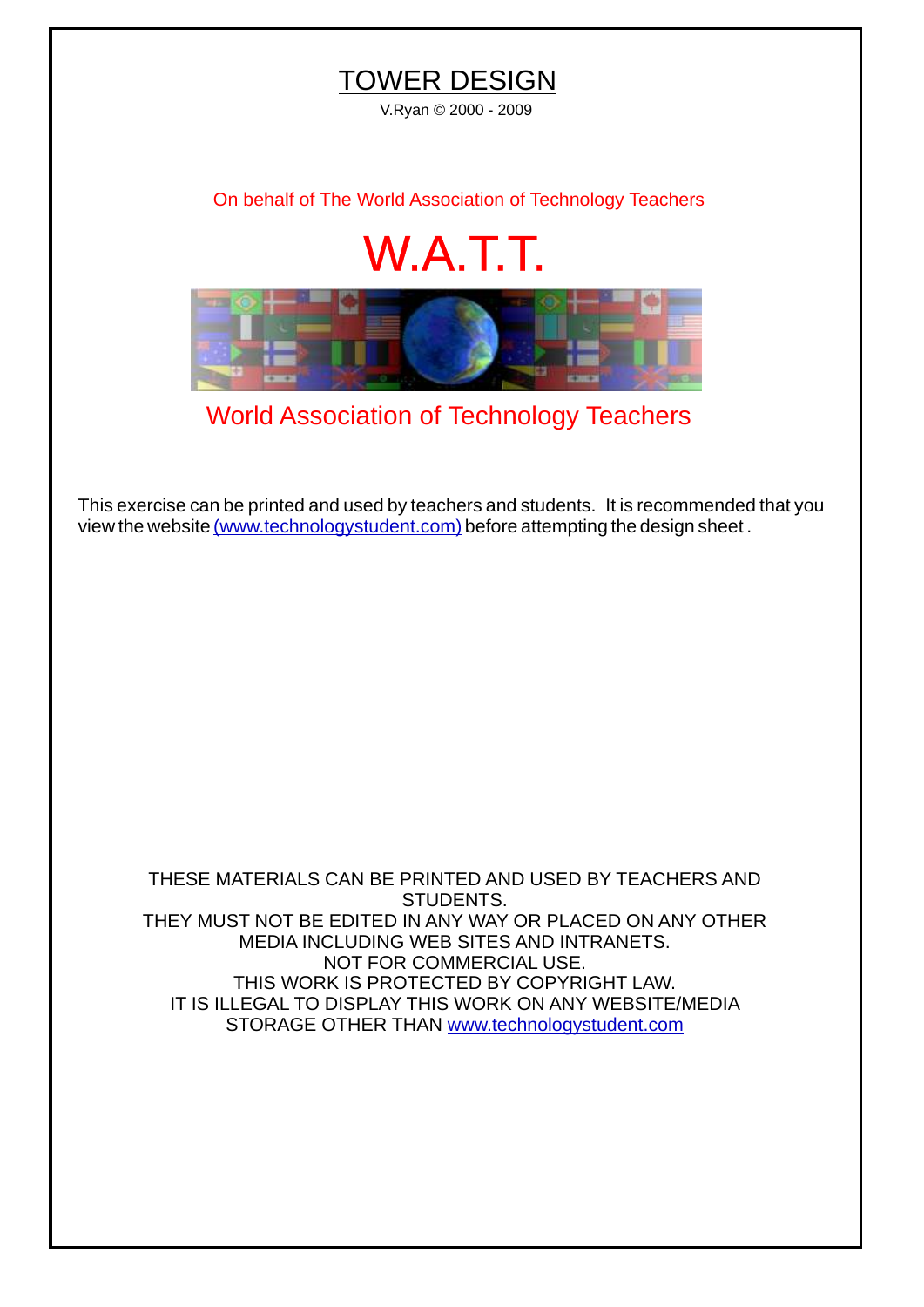## TOWER DESIGN

[V.Ryan © 2009 World Association of Technology Teachers](http://www.technologystudent.com)

The Eiffel Tower is one of the worlds most famous towers and probably the best known attraction in any city. Since its construction millions of people have climbed its stairs or used its elevators to reach the top. London is a famous and historical city. For many years London's designers and engineers have dreamt about building a tower or structure that will become even more famous than its rival in Paris.

You have been named as the designer. Sketch two possible towers/structures below and add labels that point out each of the towers attractions. Two famous towers are shown below to help you develop your own ideas.